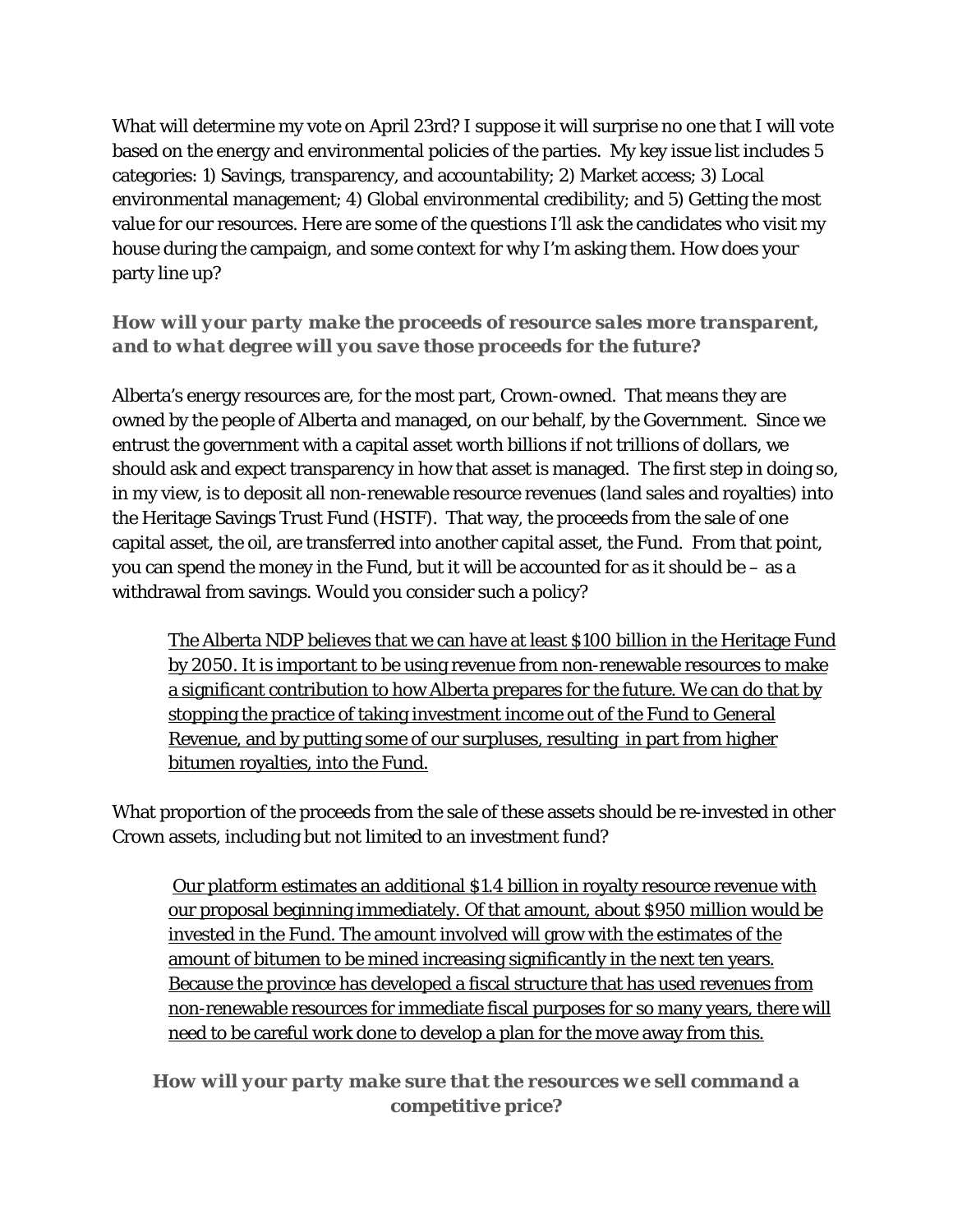Market access will determine the value of our energy assets – if we can't sell resources for the prices they could otherwise command in the global economy, or if we have to spend more in transportation to get them to market, our resources are worth less and/or someone else is collecting the rents.

How do your party's policies mitigate a potential *Alberta Discount?*

 Distance from major markets is always a challenge for any resource but the Alberta NDP is committed to increasing the province's upgrading capacity so that more valuable products are leaving the province. Upgrading our bitumen before shipping it will mitigate the discount and help create more long-term employment in the province with a range of other benefits resulting.

# *How will your party make sure that our environmental performance will not be used as a lever to capture and/or reduce the value of our resources?*

The oilsands industry has become a target for global environmentalists, and is now symbolic of unsustainable energy production for many people in the world, not to mention Canada. As a result, from the EU to California, we've seen policies evolve which discriminate against Alberta's oilsands relative to other sources of oil. How will your party's policies change this?

 The Conservative thought they could address this problem by spending money on public relations and by trying to discredit respected scientist nd experts. The real solution is to take concrete steps so the world can have confidence that extraction and production of non-renewable resources is as environmentally clean and safe as possible. That's why the NDP will double the monitoring and enforcement activities of the Ministry of Environment and develop science-based deadlines for the clean-up of all existing tailings ponds. The NDP is concerned about any claims to address environmental concerns that are not based on the monitoring and reporting being adequately independent of governments. Excessive dependence on industry selfreporting has been shown to be a particular area of concern.

# *Will your party commit to having reclamation liabilities accounted for in the province's budget and to legislation to ensure that the province no longer underwrites environmental liabilities?*

Alberta takes great pride in claiming to be debt-free, but I am not sure that is accurate. The current unfunded reclamation liability in the oilsands is likely well into the 10s of billions of dollars, and this attracts the lion's share of attention, but we must also remember that many, smaller reclamation liabilities exist in the form of orphan wells and pipeline sites. How will your party change this?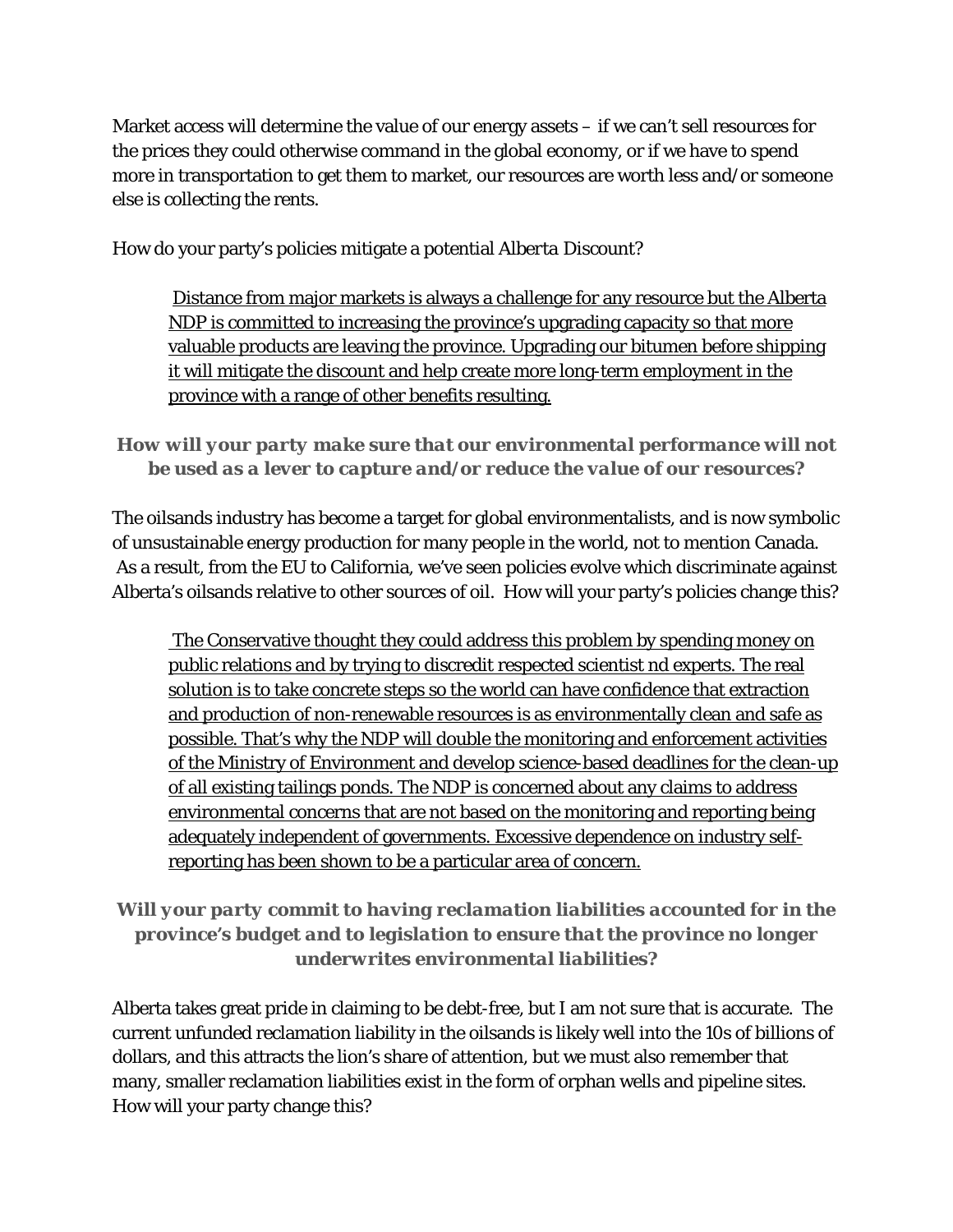As a first step, the province must provide a reasonable assessment of the unfunded reclamation liabilities and the risk associated with it. The NDP has been calling for this for years. Then we can take a look at what changes need to be made. The Alberta NDP is committed to ensuring an effective reclamation system for a cleaner environment and to a greater share of the value of our natural resources for all Albertans. Failure to address reclamation liability will damage both our environment and our economy.

### *What changes would your party make to our GHG and water policies?*

I'd like to see a commitment to nationally- and globally-credible policies applied and/or maintained on water pollution and GHGs. Please, no platitudes or unattainable targets – tell me about the stringency of the policies you would propose and why.

The Alberta NDP is committed to introducing constructive, practical programs to help Albertans reduce their energy use and costs, invest in alternative energy, make companies live up to their responsibilities under environmental law, and improve our nature reserves.

In terms of water policy, we would

- stop the expansion of water markets and make human and ecosystem needs the priority for water allocations
- ensure we have comprehensive overall watershed management plans for all parts of Alberta
- increase monitoring and enforcement of pipelines, to halt the recent increase in hazardous leaks which threaten fresh water sources and community drinking water
- expand Alberta's network of parks and protected areas aiming for the target of 12% of the province as conserved land in order to preserve habitat *and vital watersheds*
- appoint an independent scientific panel to review and make recommendations on hydraulic fracturing before more is permitted in the province.

In terms of reducing greenhouse gas emissions, we would

- create a Renewable Development Fund, with an associated research centre, to support activities to make Alberta a leader in energy efficiency and renewable energy generation
- provide interest-free loans up to \$5,000 to help Albertans retrofit their homes for energy efficiency, and revise building codes to ensure speedier movement towards energy efficient building
- increase funding to municipalities to strengthen the GreenTRIP program for public transportation
- not spend the approximately \$400 million remaining in the original commitment for the Carbon Capture and Sequestration Fund and use the money for more immediately beneficial steps to address carbon emissions.
- $\bullet$